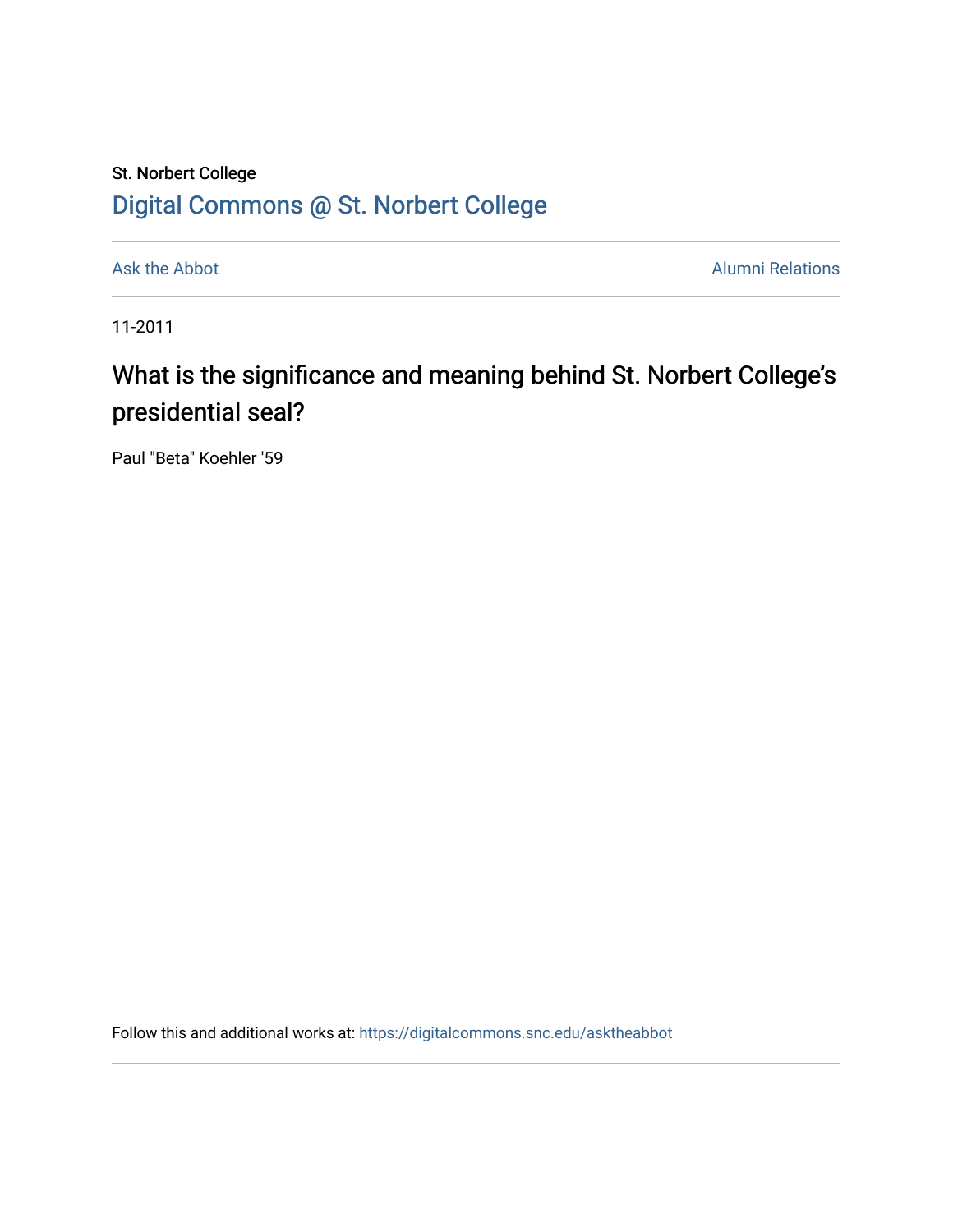

[Academics](https://www.snc.edu/academics) [Admission](https://www.snc.edu/admission) [Campus Life](https://www.snc.edu/campuslife) [Living Norbertine](https://www.snc.edu/livingnorbertine) [Athletics](https://www.snc.edu/athletics) [About](https://www.snc.edu/about)

Q

Giving

to SNC

 $\geq$  [Alumni](https://www.snc.edu/alumni/)  $\geq$  [Ask the Abbot](https://www.snc.edu/alumni/abbot/)  $\geq$  November 2011 合

## [Alumni](https://www.snc.edu/alumni/index.html)

[Events & Reunions](https://www.snc.edu/alumni/event/index.html) [Behind the Arch](https://www.snc.edu/alumni/event/behindthearch/) [Benefits and Services](https://www.snc.edu/alumni/benefits.html) [Get Involved](https://www.snc.edu/alumni/getinvolved.html) [Give to SNC](http://giving.snc.edu/) [Alumni Awards](https://www.snc.edu/alumni/awards/index.html) [Knight Lights](https://www.snc.edu/alumni/knightlights/index.html) [Alumni-Owned](https://www.snc.edu/alumni/directory/index.html) [Businesses Network](https://www.snc.edu/alumni/directory/index.html) [Alumni Board](https://www.snc.edu/alumni/alumniboard.html) [Student Alumni](https://www.snc.edu/alumni/saa.html) [Ambassadors](https://www.snc.edu/alumni/saa.html) [Staff](https://www.snc.edu/alumni/contactus.html)

# November 2011 Question:

Dear Abbot Pennings,

What is the significance and meaning behind St. Norbert College's presidential seal?

Paul "Beta" Koehler '59

Answer:

My dear Paul,

Thank you most kindly for writing. There is substantial meaning to the object in reference which is reserved for use on diplomas, certificates and other official documents.

You'll find that our beloved institution's coat of arms is integrated in the president's seal. A coat of arms bears designs that herald a person, family or institution, and St. Norbert's is modeled after that of Berne Abbey in Holland, whence I came to De Pere. This is the origin of the bars of color as well as the eight sceptres arranged in star-like pattern – a carbuncle, in heraldic language – that you see on the seal.

In medieval times, a family's first son could claim the same coat of arms as his father, but the second son altered the design, using different colors. Berne Abbey took its coat of arms from Fulco of Berne, who it is said owned the castle that became the original abbey. Thus, when my Norbertine brothers and I arrived in the U.S. from Berne Abbey, we were considered "second sons," which called for a change of color in our device.



### Ask the Abbot

As the founder of St. Norbert College, and having a prime seat in the center of campus throughout the years, I, Abbot Bernard Pennings, hold the answers to many of your burning questions about the college.

[Submit Your Question](https://www.snc.edu/alumni/abbot/index.html)